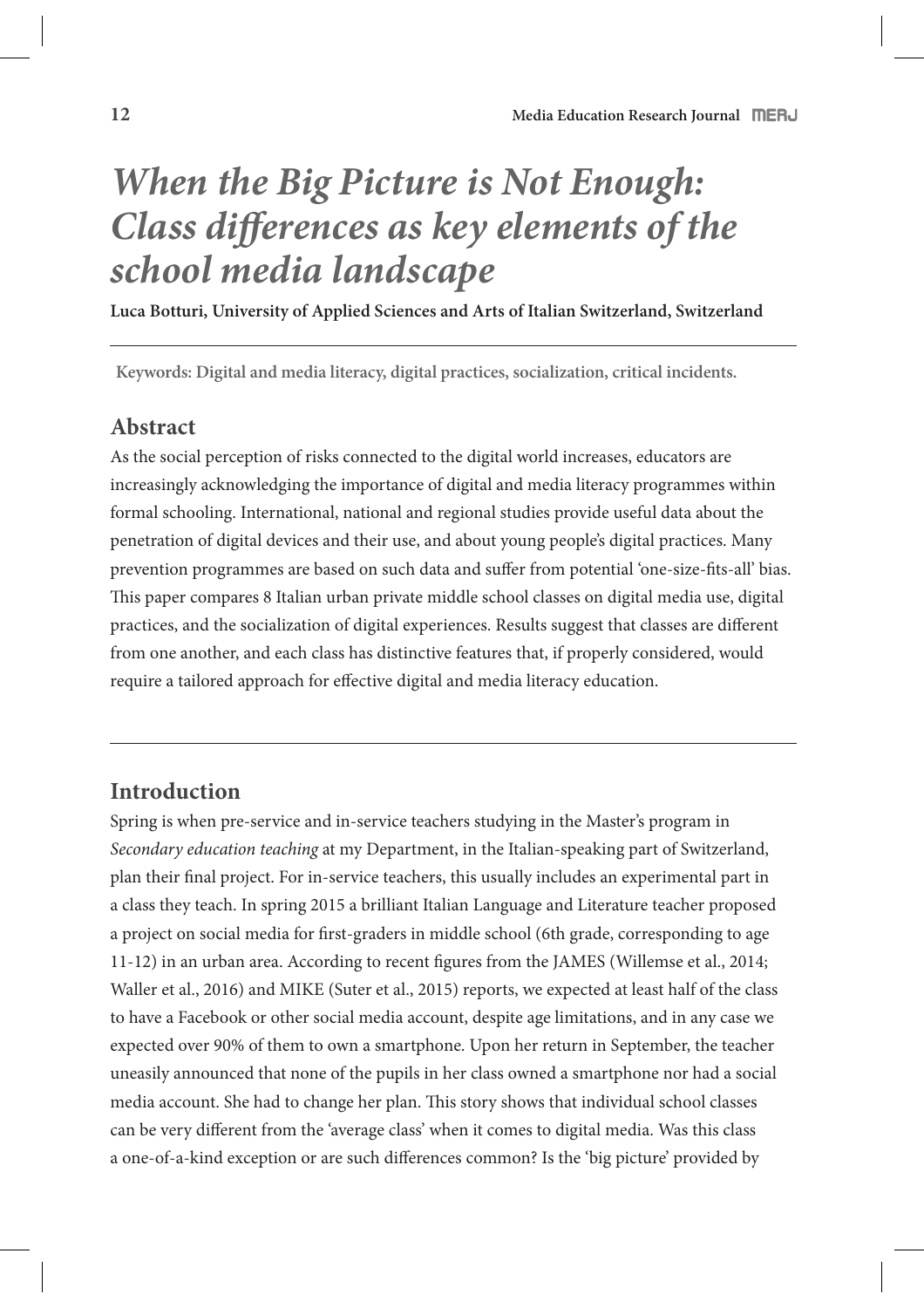international, national or regional reports enough for the effective design and delivery of digital media education? How important is charting the actual media penetration and practices of a class before working on media and technology literacy?

The increasing penetration of online digital technologies among teenagers has generated a new interest in digital literacy programs. Countries in which Media Education was not mentioned in the school curriculum, or where Informatics only played a minor role, moved towards new concepts of integration of digital competences development for their students, especially in lower secondary education (cf. for Switzerland: DECS, 2015; for Italy: MIUR, 2015). Under the broad label of digital literacy, such programs include digital skills (e.g. using office applications or email), safety and prevention from digital risks (from addiction to grooming, etc.), and leave space for creativity with digital media.

This paper focuses on the specific features of secondary school classes in digital media penetration and practices, and claims that (a) relevant differences from the 'standard class' are not exceptional; and (b) effective media and technology education interventions should consider such differences at an early stage of planning, because relying *only* on the big picture can lead to ineffective interventions and to generating distress rather than fostering competences development.

### **!e big picture: what national and international statistics tell us**

The digital media practices of young people are in most cases invisible to parents, teachers, and adults in general. Fortunately, many regional, national and international studies help us to determine the role that smartphones and web services play in the daily experience of our pupils or children.

In Switzerland, JAMES (Willemse et al., 2014; Waller et al., 2016) and MIKE (Suter et al., 2015) provide useful and up-to-date data about the penetration of digital devices: for example, 98% of young people aged 12-19 own a personal smartphone, and half of them have a videogame console. The comparison with 2012 confirms the impression that digital media penetration is increasing (especially for tablets and gaming consoles) and practices are changing fast. For example (Willemse et al., 2014: 20), taking pictures has become a mainstream daily activity, while it was almost a niche hobby for youth before 2010; reading paper magazines has become obsolete, while reading online newspapers is also not quite common. Local and regional studies also provide useful data. For example, the project *Minori in Internet* (Mainardi & Zgraggen, 2012), conducted in the Italian-speaking part of Switzerland, offered a rather complete and detailed picture of digital practices, and supplied evidence for the development of *e-www@i!*, a program for the prevention of digital risks targeted to children aged 10-15 (ASPI, n.d.).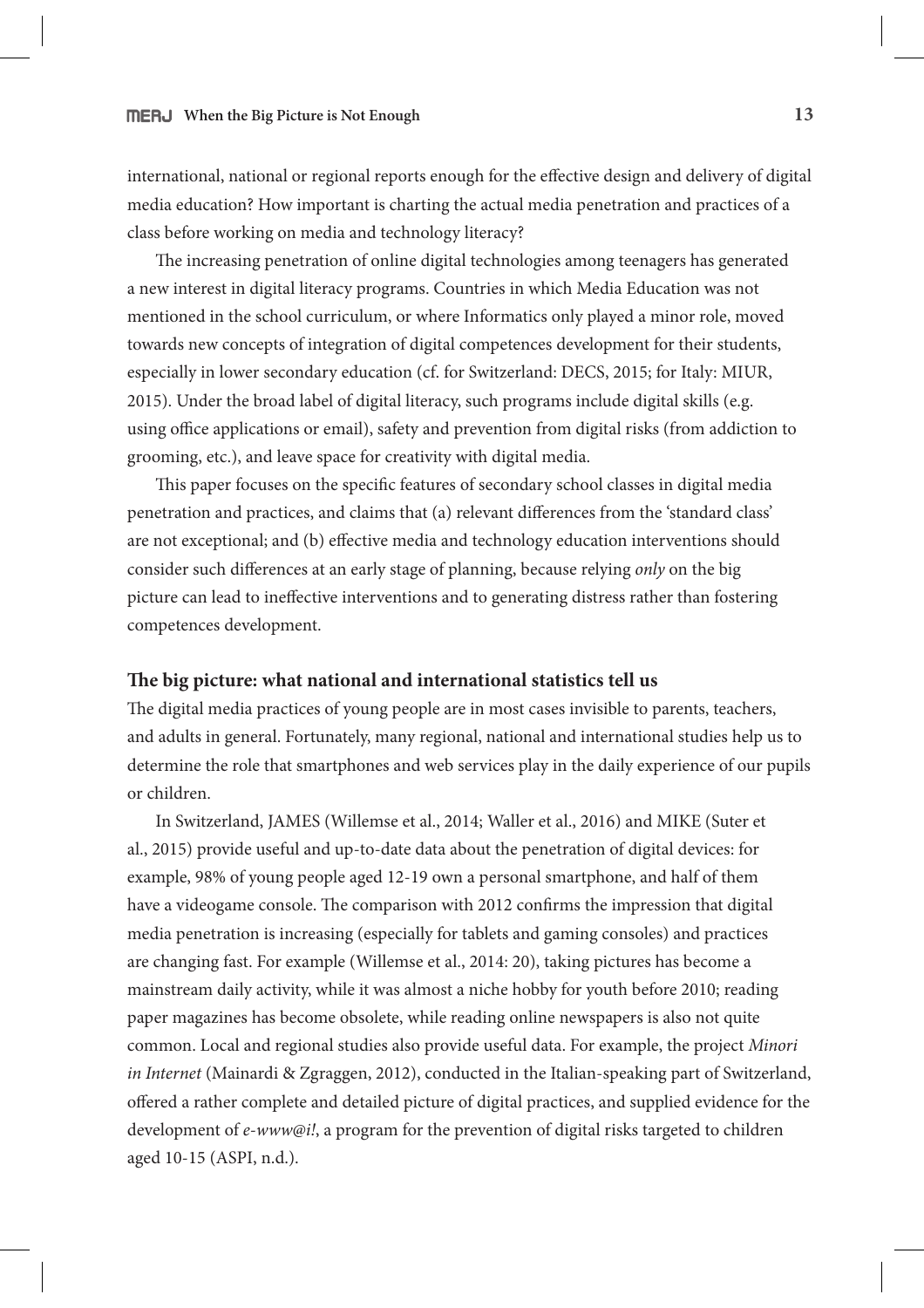In Italy, the country in which this study took place, statistical data are collected by CENSIS, which found that 91% of young people in Italy use the Internet, and 85% own a smartphone (CENSIS, 2015). Other studies provide more focused insights on specific regions or issues. For example, Gui (2015, Table 1) found that 95% of secondary school students in Val d'Aosta owned a smartphone in 2015. The same figure was 63% in Lombardia in 2012. Gui also discovered that having parents with a lower education level is a predictor for more extended screen time.

At the international level, in 2015 OECD published *Students, Computers, and Learning*, a study that combines PISA 2012 data with computers use in schools and in free time. The report shows how different the digital media use profile can be in and out of school, and indicates that digital competences best develop when basic key competences in such subject areas as reading and Maths are present. Also, the results suggest that there is no direct correlation between digital skills and hours of computer use, but rather, the quality of computer use and the teachers' teaching style play a central role. #is report also indicates that 98% of pupils in Italy have access to a computer (2015: 36) and that they use the internet about 1.5 hours per day after school (40).

The *International Computer and Information Literacy Study* (ICILS; Fraillon et al., 2014) is another recent study that sheds light on young people's digital competences – namely on Computer and Information Literacy (CIL). Based on data collected from 60,000 students from 21 countries (including Switzerland, but not Italy), its results show that

higher socioeconomic status was associated with higher CIL proficiency both within and across countries. Female students had higher CIL scale scores in all but two countries (Turkey and Thailand). (...) The following variables had statistically significant positive associations with CIL in most countries: students' gender (female compared to male), students' expected educational attainment, parental educational attainment, parental occupational status, number of books in the home, and ICT home resources. (2014: 20)

92% of pupils in the ICILS sample have access to the internet and started using a computer on average at the age of 7 or 8.

Studies such as these contribute to a clearer understanding of the evolution of digital media practices among young people and of their impact. For example, we learn from such studies that socio-economic differences have an impact on media consumption. Also, gender seems to play a role, especially when it comes to videogames (more broadly used by boys; Waller et al., 2016: 24) and violent or pornographic content (more present in boys' online experience; Waller et al., 2016: 44). The OECD report clearly shows differences between Europe and North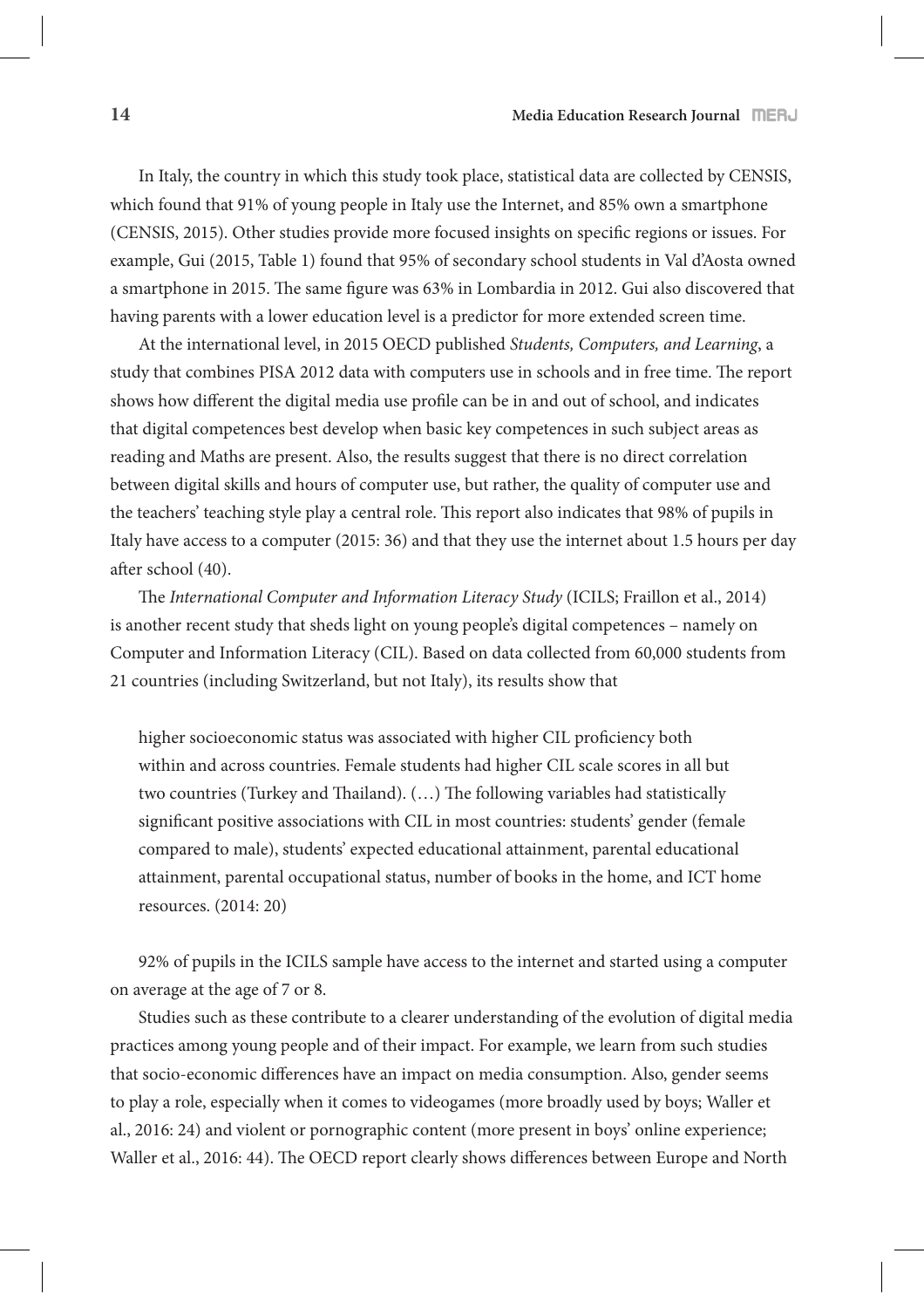America, and even more between Europe and Far-East countries.

Consistencies among these studies suggest important policy-making indications, while discrepancies provide hints to formulate new relevant research questions. Their conclusions are paramount for policy makers, investors and researchers, but what do they suggest to teachers and educators? Exactly because they offer a broad statistical description of the situation, broad quantitative studies do not provide sound elements for local interventions: like a panoramic picture, they provide an overview, but no details; they help us generate a map of the territory, but do not provide enough elements to select the best path to follow. For example, the teacher mentioned in the opening paragraphs of this paper, according to both national and regional statistical evidence, should have expected an already digitally adept group of pupils, but this was not the case. What would have happened if she had proposed a set of activities on social media to that group? Most probably, she would have failed. In the same way, international, national and even regional studies can inspire media and technology education interventions – but cannot be taken as a sound starting point for each and every implementation.

In countries where school curricula do not include *Media Studies* or *Informatics*, such as Switzerland before 2015 and Italy, media and technology education often comes in the form special projects, possibly conducted with the help of external experts. In many cases, external experts – and in some cases even teachers – do not have data about the individual class before they start the activities, and rely on local, regional and national reports. This paper argues that, if we want to achieve effective digital media and technology education, this is not enough: the situation of specific classes, even in the same school, can be different from the general regional or national picture, in ways that are significant for the success of a program. Collecting data about individual classes can be worthwhile – if not necessary – in order to design, plan and carry out more effective interventions.

### **Method**

This paper is based on data from a class assessment survey collected in 8 Italian middle school classes. Lower secondary education in the Italian education system is structured in three grades (I media, II media and III media), which provide subject-matter instruction based on a rather flexible curriculum, delivered by specialist teachers. From the point of view of digital technologies, Italian schools are historically poorly equipped, and they usually appear below-average in International reports about digital education (for example, OECD, 2015). Notwithstanding, two years ago the Government issued a new plan of action, the *Piano Nazionale Scuola Digitale* (PNSD; MIUR, 2015), which indicated a set of actions for the enhancement of schools' digital infrastructure and for the promotion of digital teaching and learning activities. The opportunities created by PNSD allowed many schools to move one step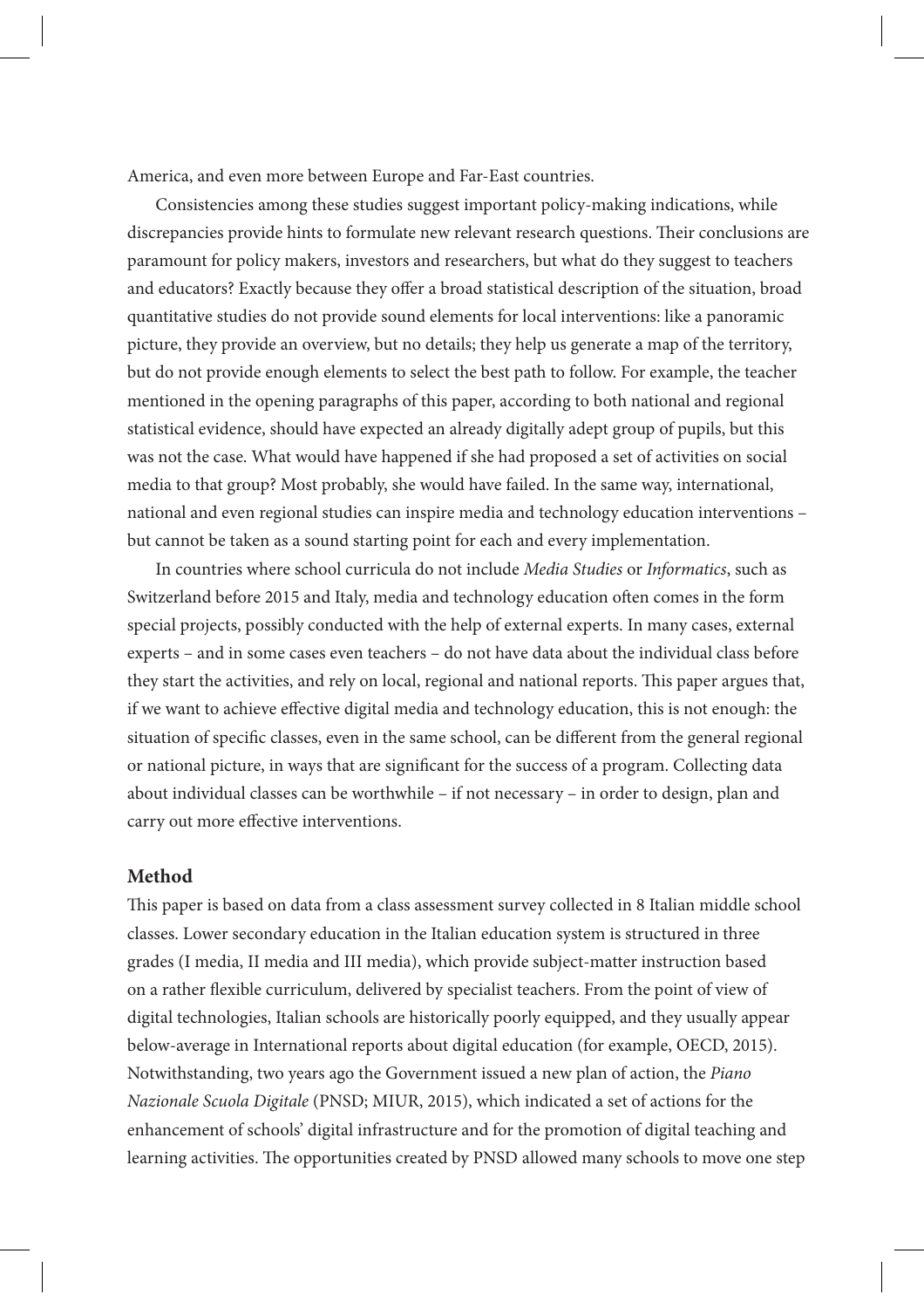forward and to obtain funds to start digital innovation projects. At the same time, the rapid diffusion of smartphones among teenagers made digital and media literacy a more relevant issue, which led many headmasters, teachers and parents' assemblies to look for prevention programs and experts for special projects in schools.

The 8 participating classes are 6 III media (8th grade, age 13) and 2 II media (7th grade, age 12), for a total of 241 students (128 boys and 113 girls; details are presented in Table 1). The classes belong to two different Catholic private schools in two distinct but similar urban districts in Milano, Italy. Both schools serve middle/high income families.

| <b>CLASS CODE</b> | <b>GRADE</b> | No. pupils | Male      | Female    |
|-------------------|--------------|------------|-----------|-----------|
| 2A                | II media     | 30         | 14        | 16        |
| 2B                | II media     | 34         | 18        | 16        |
| 3A                | III media    | 30         | 13        | 17        |
| 3B                | III media    | 29         | 15        | 14        |
| 3C                | III media    | 29         | 14        | 15        |
| 3D                | III media    | 29         | 17        | 12        |
| 3E                | III media    | 30         | 20        | 10        |
| 3F                | III media    | 30         | 17        | 13        |
| <b>TOTAL</b>      |              | 241        | 128 (53%) | 113 (47%) |

Table 1 – Grade, population and gender composition of the classes

The survey was conducted in each class 2-3 weeks before a 2-hour awareness-raising session on the use of the internet by the author of this paper. Overall, the data collection took place between May 2015 and November 2016.

The survey took 10-15 minutes to complete and was administered online. The instrument is presented in Attachment 1. Its main goal was to identify the key points by which to guide the session, and it was composed of three sections (plus one additional section, whose data have not been used in this paper):

- 1. The first section was devoted to building a simple *profile of online media use*, which included both quantitative data (how often do you use the internet? Average hours of use per day) and qualitative data (e.g. most used digital device, most common online activities; most used apps and websites). The items in this section were taken from the quantitative reports mentioned above, and are common for studies in this domain.
- 2. The second section focused on the *socialization of online media*, i.e., the social context in which digital media comes into play. The items included in this section were inspired by items in the MIKE study (Suter et al., 2015), and in the Swiss EU Kids Online report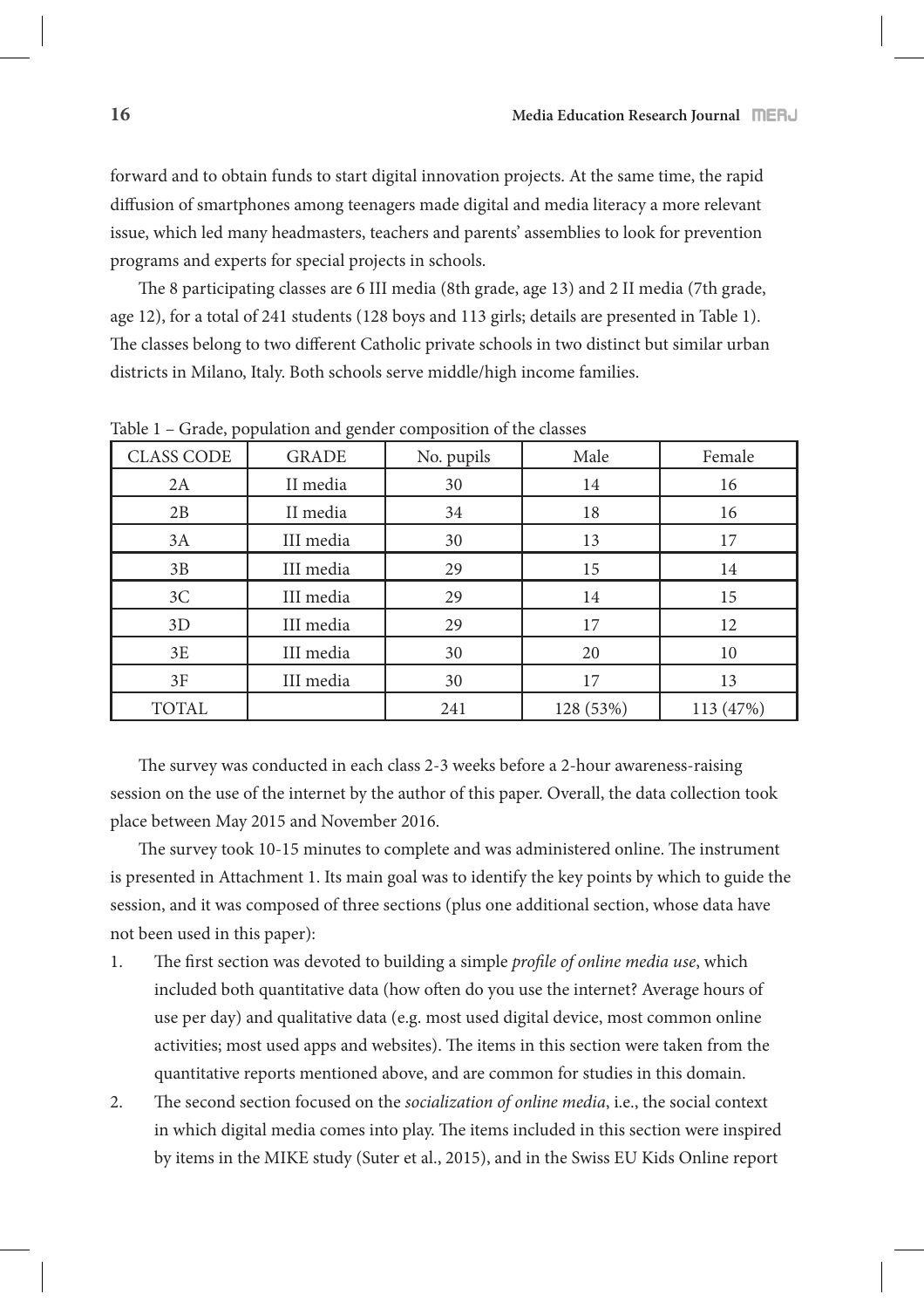(Hermida & Signer, 2013), which focus on the relationship between children and parents in digital media use. Questions concerned both the physical setting (being alone or with others) and the broader relational context (e.g. the presence of parental rules and the identification of a reference person with whom to discuss critical incidents online).

- 3. The third section included two open-text items, which prompted the student to describe *a positive and a negative online experience*, in order to identify relevant topics related to the internet behaviour of pupils. In the rest of this paper, I will refer to the descriptions of the online experiences collected in these items as *critical incidents*. #is simple open question section, in relationship with the other items in the instrument, introduces an original approach to the topic, along with the data analysis and the student class stratification (see below).
- 4. A fourth section not related to this study was about things that pupils wanted to learn about the internet, and measures that they already applied in order to reduce potential risks in their online behaviour.

For quantitative data (sections 1 and 2), frequencies were calculated for each response item. Qualitative data (section 3) was analysed through a grounded theory approach (Tarozzi, 2008). Each answer was labelled according to its main content, and this happened in three waves of progressive refinement of the labels, in order to identify meaningful clusters.

The data collected was then analysed first as a single sample of 241 respondents, and then segmented by student classes, generating a sort of *digital media class profile*. This was done with the specific goal of identifying the distinctive features of each class. Are there relevant differences, or can we assume that digital media-related issues are more or less the same in each class? Can the same programme be implemented smoothly in all classes, or should peculiar features be taken into account?

The following sections present the key findings: at first, I emphasize similarities across the classes, which broadly correspond to the key statistical figures in national and international reports. I then focus on what makes each class unique in terms of (a) use of online media, (b) use of devices, (c) socialization of online media use, and (d) online experiences and critical incidents. The scope of this study is the specific analysis of these six classes, which are not intended as a sample of a wider universe. For this reason, no predictive statistics are used. Also, I will focus on macroscopic differences, which are relevant for the practice, without controlling for statistical significance.

### **Devices and frequency of use**

The first impression that one gets by looking at survey results, is that national and international reports offer a rather reliable 'big picture'. Indeed, the overall penetration of the internet in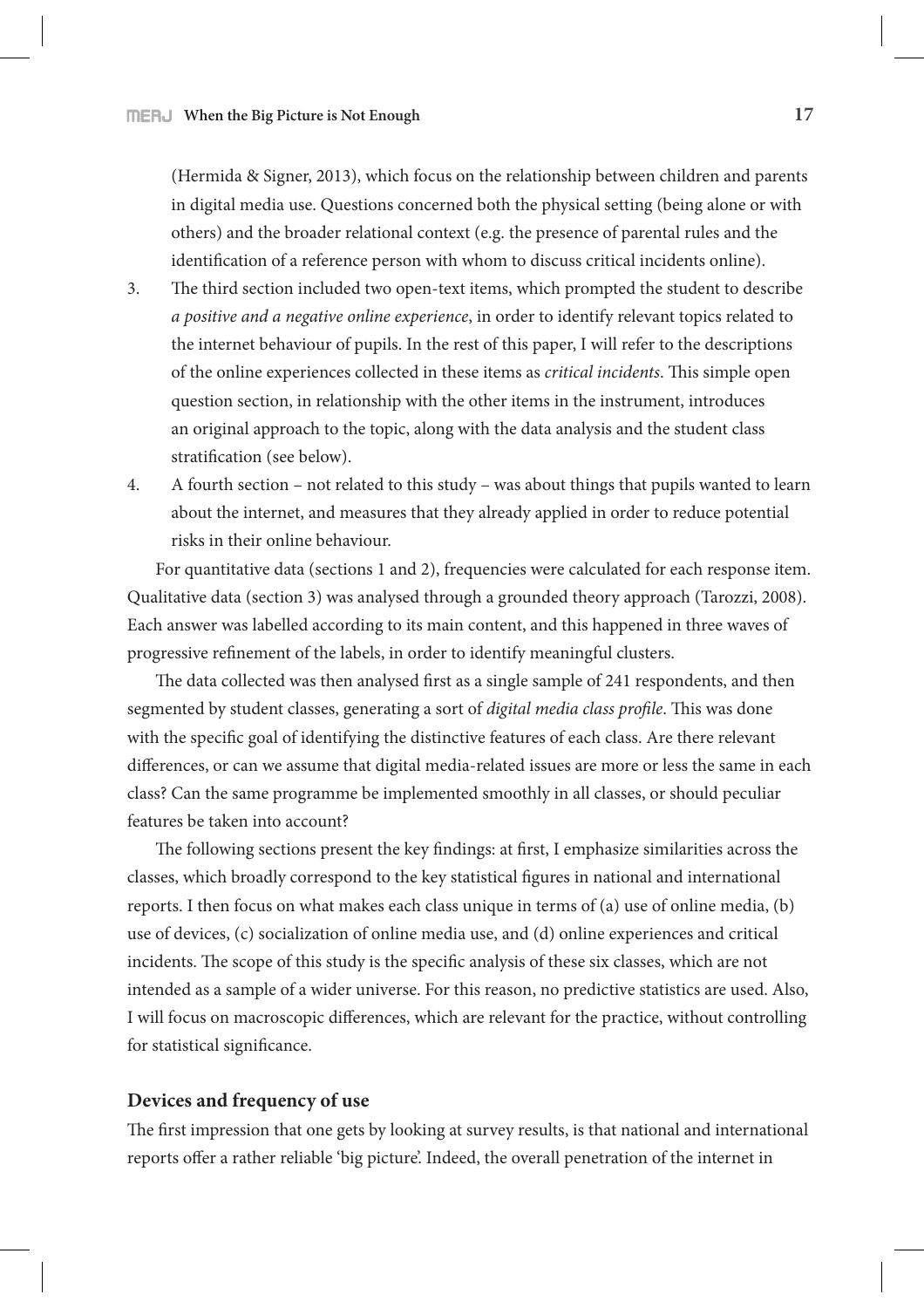this study's sample is actually 98% (i.e., 235 out of 241; the same proportion of the OECD report, just to name one), and connection to the internet happens mostly 'every day' (Figure 1). Most pupils (45%) spend on average 1-2h online per day, with another relevant part of them (25%) that declare to stay online 3-5h per day, and about 22% that stay online less than 1h per day (Figure 2). These figures are not fully aligned with national reports, which describe young people as more intensive internet users (OECD, 2015: 40-41), and are balanced across all classes, indicating that children attending private schools and their families possibly have a more moderate digital behaviour. The most used device for online activity is  $-$  no surprise  $-$  the smartphone (75%), followed by the tablet (42%) and the laptop computer (40%; Figure 3).







Figure 2 - Average time spent online per day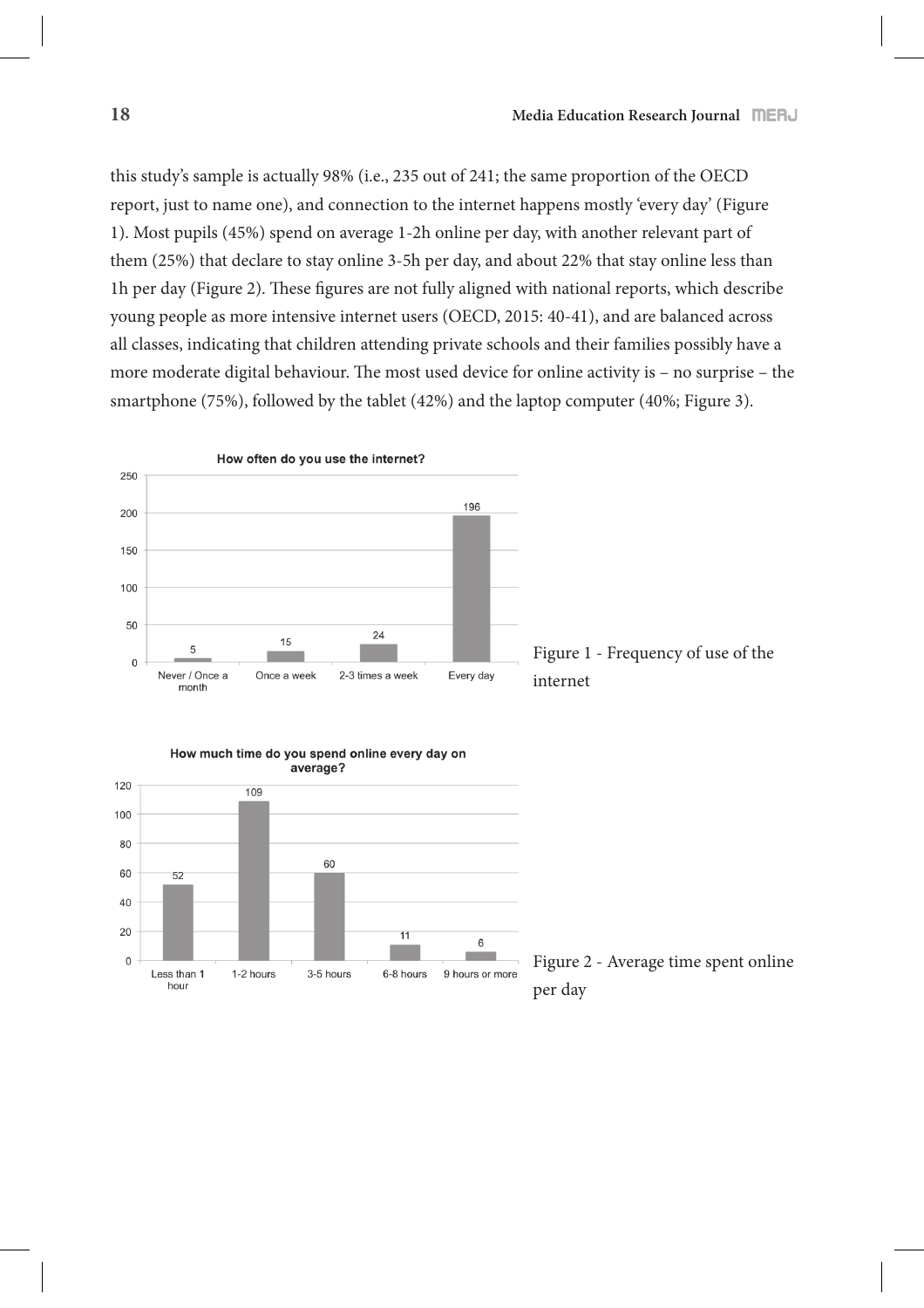



As indicated above, data about connection time, connection frequency, and availability of devices, match the results of international and national reports. Nonetheless, already at this purely descriptive level, a finer analysis reveals differences among classes. Figure 4 presents the average connection time per day in two III media from the same school: two-thirds of the pupils in 3E stated that they spent 1-2h online, and another third less than 1h (only one answer is 3-5h); on the other hand, in 3B, most pupils were online 3-5h, with only one-third indicating 1-2h.



While these figures do not impact much at a statistical level when all classes are grouped, they make a big difference when it comes to actually working with the two classes. A digital literacy intervention in 3E will meet a rather homogeneous group of moderate internet users (actually, below average), where most pupils spend most of their free time offline. In 3B, on the contrary, the educator would find a group of pupils that spend most of their free time online, with two exceptions: one pupil who is less often and for a shorter time online, and one who is basically always connected (9+h).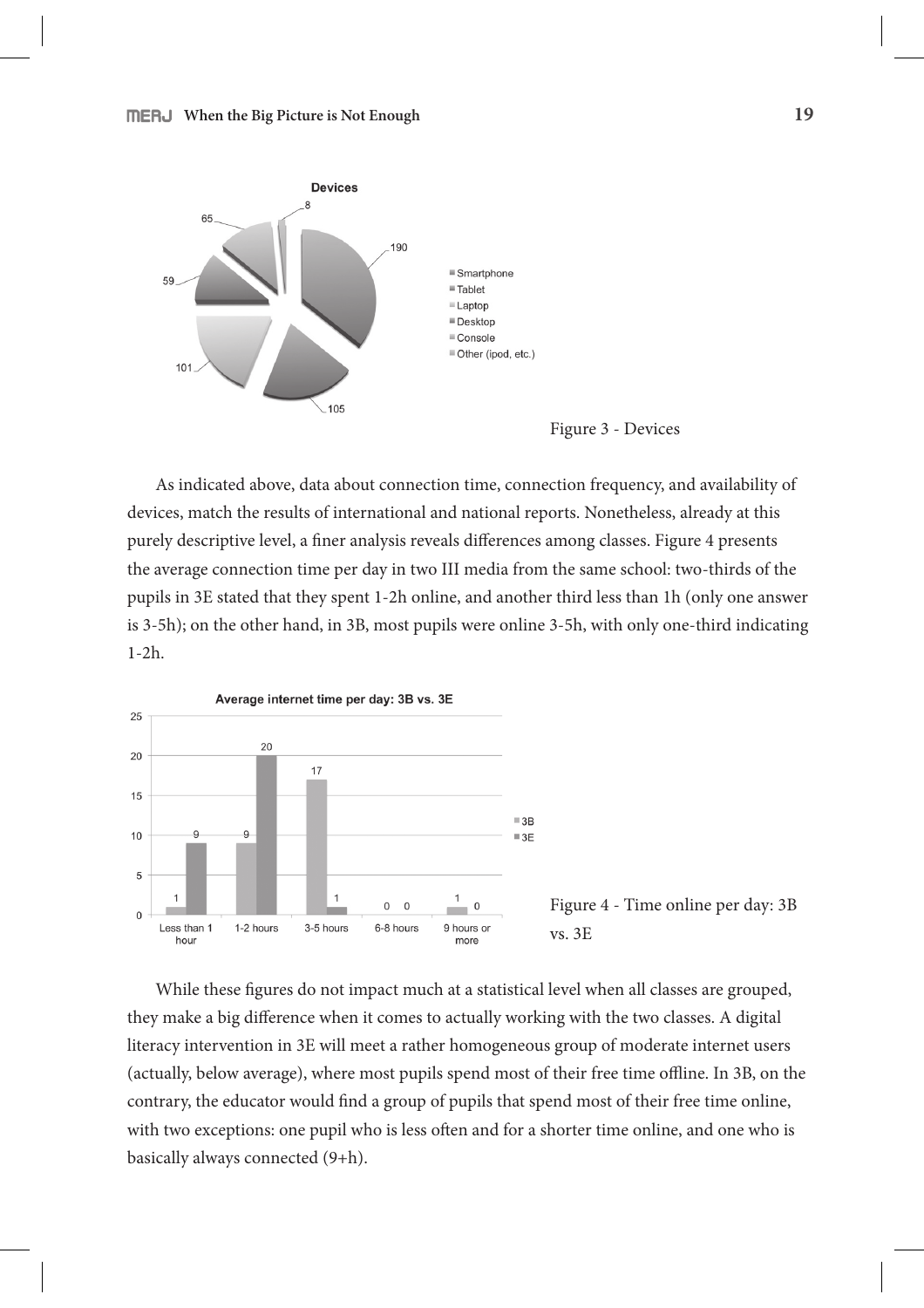### **I use the internet for…**

What do young people do online? Responses (Figure 5) indicate that the most common online activities are texting (messaging) and video and music download/streaming, followed by information search. Somewhat less frequent but still rather popular activities are videogames (about half of the respondents), and posting on social media. Reading the news and writing emails are rather uncommon practices, and discussion forums, shopping and other activities are residual.



Again, the general figures match the official ones – still, if we have a closer look to single classes, relevant differences emerge. Figure 6 presents data from 4 classes in the same grade (III media). 95% of pupils in 3A, 3C and 3F mention messaging (i.e., applications like WhatsApp), so that this would possibly represent a very good starting point for an activity on privacy or respect. In 3D, however, messaging is mentioned only by 65% of pupils. In the same way, values on the 'information' axis vary from 93% in 3F to 53% in 3A – so that a learning activity about information sources, search engines or Wikipedia would find a different background and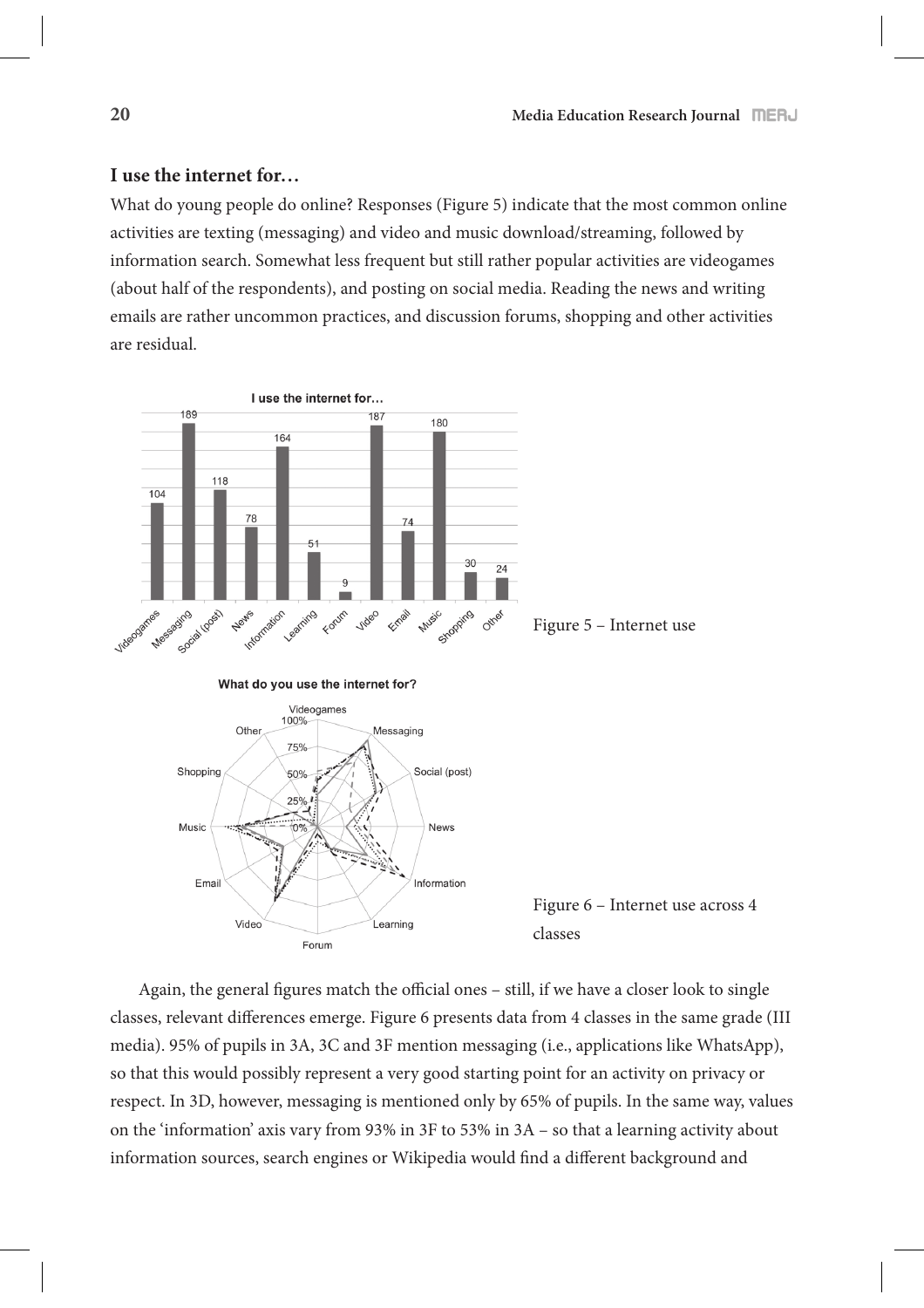eventually acquire a different meaning in the two groups.

Of course, a full digital competences programme would include all topics, and also prepare pupils for situations they have not yet or not often met. Nevertheless, understanding what practices are actually shared by the group and identifying relevant issues for discussion are key points in order to make such a programme engaging, useful and to achieve long-term impact.

#### **What apps and services do they use?**

Differences in what pupils do online are reflected in the apps or services they use. The list of apps that respondents mentioned was elaborated as word clouds, where a larger text size indicates a higher frequency. Four of them are displayed in Figure 7.

The first impression is rather obvious: WhatsApp and Instagram are the most widely used apps, followed by YouTube. But similarities among the four classes end here.

Let's consider 2A and 3E (bottom row): the former class presents a rather wide spectrum of apps, indicating that pupils have different digital lifestyles; in the latter, we can assume a more homogeneous digital experience, maybe divided in two groups (videogame players and YouTube followers) with only a few exceptions. Also, 3E includes a high number (about 50% of pupils) of PlayStation players, mostly engaged with FIFA; the PlayStation was not mentioned in class 2A, which on the other hand includes a rather large group of Clash of Clans players, who might also play together in a class clan, consequently sharing also the online chat which is part of the game. Moreover, many mention Google, providing a useful hint for introducing the topic of search engines and information literacy issues. YouTube is also more widely used, suggesting that video and movies might be an engaging topic for a learning activity on media and media languages.



Figure 7 - Word clouds of most used apps and services in (clockwise from top left) 3F, 3B, 2A, 3E.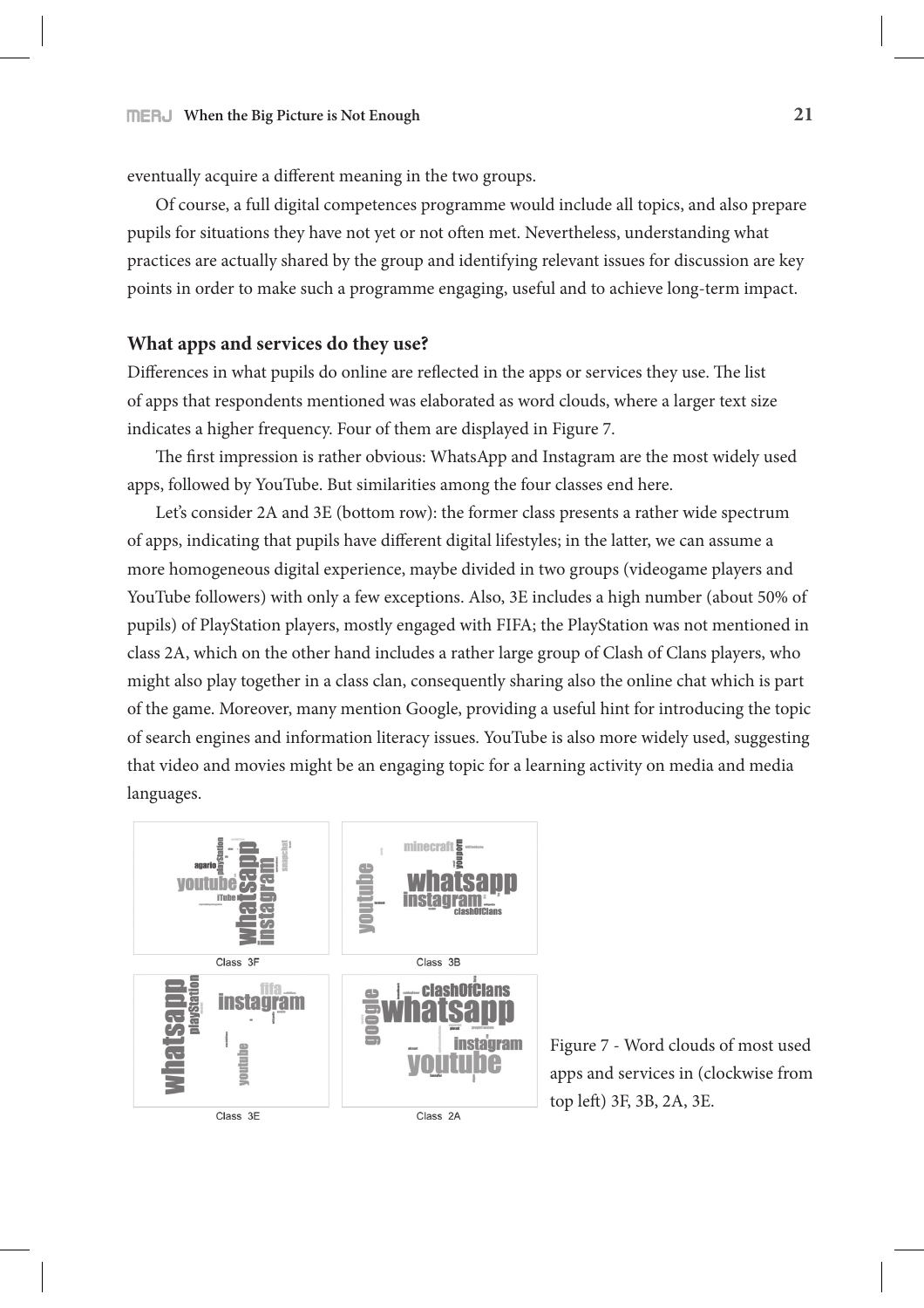Class 3B presents a still different situation: here Minecraft appears, revealing a relatively large group of players of this virtual world – possibly enough to propose an exploration of the game and think of experimenting it as a learning tool in a guided activity. A few respondents mention YouPorn, indicating that the issue of inappropriate content and pornography is potentially an issue here.

Finally, 3F has again a rather varied set of apps and services, with the important presence of Snapchat, an app that is prone to generating sexting issues. The presence of iTube (a music and video downloader) might indicate potential over-average skills.

Understanding the apps and services in use in a class is paramount for any digital literacy intervention: they are what pupils mean when they say 'the internet', and they are the most appropriate starting point to understand their digital experience. Too often teachers and educators assume that pupils use the same set of digital tools as they do, are simply unaware of what their students do online, or dismiss teenager's favourite tools as trivia or trash. The data presented in this paper suggests that, while remaining within the borders of national and international statistics, single classes develop a sort of 'digital social profile', where some practices are more spread out than others, some apps are used and others are unknown or discarded. This suggests that we might conceive a school class as a micro-community, in which practices and tools diffuse.

### **Rules and references: the socialization of online behaviour**

An often-overlooked issue about digital practices is the students' social environment, i.e., with whom young people share their experiences, both in terms of 'doing things together' and of 'telling what happened'. Studies from the '80s and '90s on the impact of TV clearly indicated that parental mediation was a key element in the impact of watching TV, for example in relation to violent content (Desmond et al., 1985; Desmond, Singer & Singer, 1990; Decnaeck, 1998). More recent literature on mass media impact indicates that the media are part of a broader socialization process, where content and messages interact with other social agents both at the cognitive and affective levels (Kelly & Donohew, 1999). Also, studies on digital literacy and skills seems to suggest that more structured scaffolding leads to the development of sounder digital competences (Greaves, Bradley & Holley, 2012), and is required in order to move from 'digital bravery' to 'digital maturity' (Jones, Johnson, & Gruszczynska, 2012).

The large majority of respondents in this study indicate that when they connect to the internet they are physically alone (90%). 56% of them communicate with others through chats or texting services. One item in the survey asked what pupils do when something exceptional happens on the web (we would say, a critical incident, either positive or negative; see Figure 8). When faced with unusual, potentially risky or exceptional situations online, most pupils refer to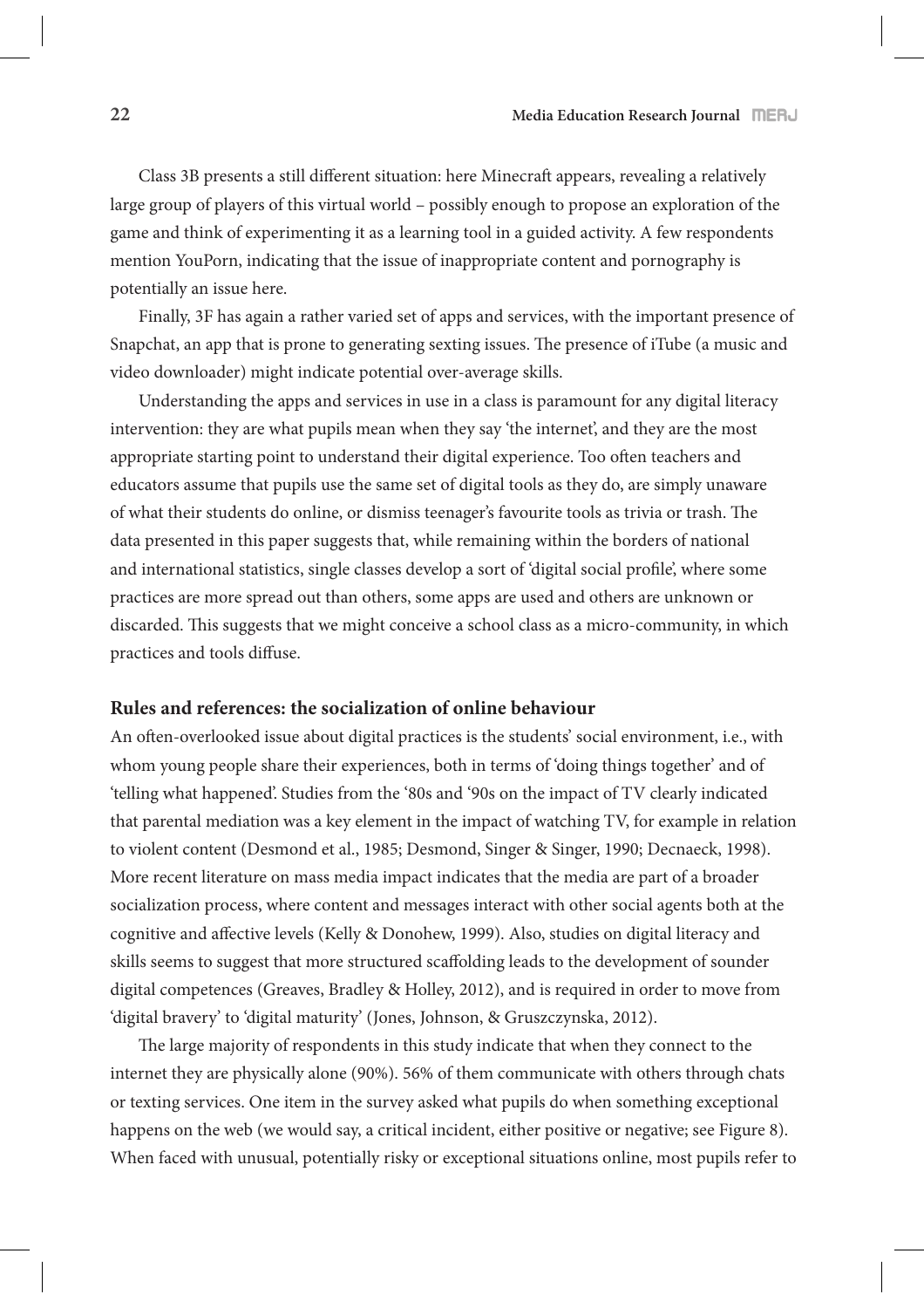peers (74) or parents (43). No single pupil over 241 respondents indicated teachers as reference persons. These data indicates that digital experiences are only partially socialized, mostly with peers and in some cases within families – practically never within the formal school environment. This is a cause of the invisibility of teenagers' digital practices for adults, and an additional reason for collecting data from pupils in order to assess the actual conditions of any digital literacy development programme or activity.

In this case as well, classes present different socialization profiles. Figure 9 presents the same chart with the values of 3 classes. The largest group of students in 2B has parents as their main reference, while students in 3C prefer peers. On the other hand, over one third of 3E pupils declare that, when something exceptional happens (supposedly negative, in this case) they disconnect, possibly preferring denial to discussion.



Figure 8 – First action (and involved reference persons) in digital critical incidents (general data)



Figure 9 - First action (and involved reference persons) in digital critical incidents (3 classes)

The relationship with parental rules for the use of the internet is another interesting indicator of differences in the socialization of digital experiences. Overall, a little less than a half of the respondents (103) indicate a positive attitude towards rules, either because they have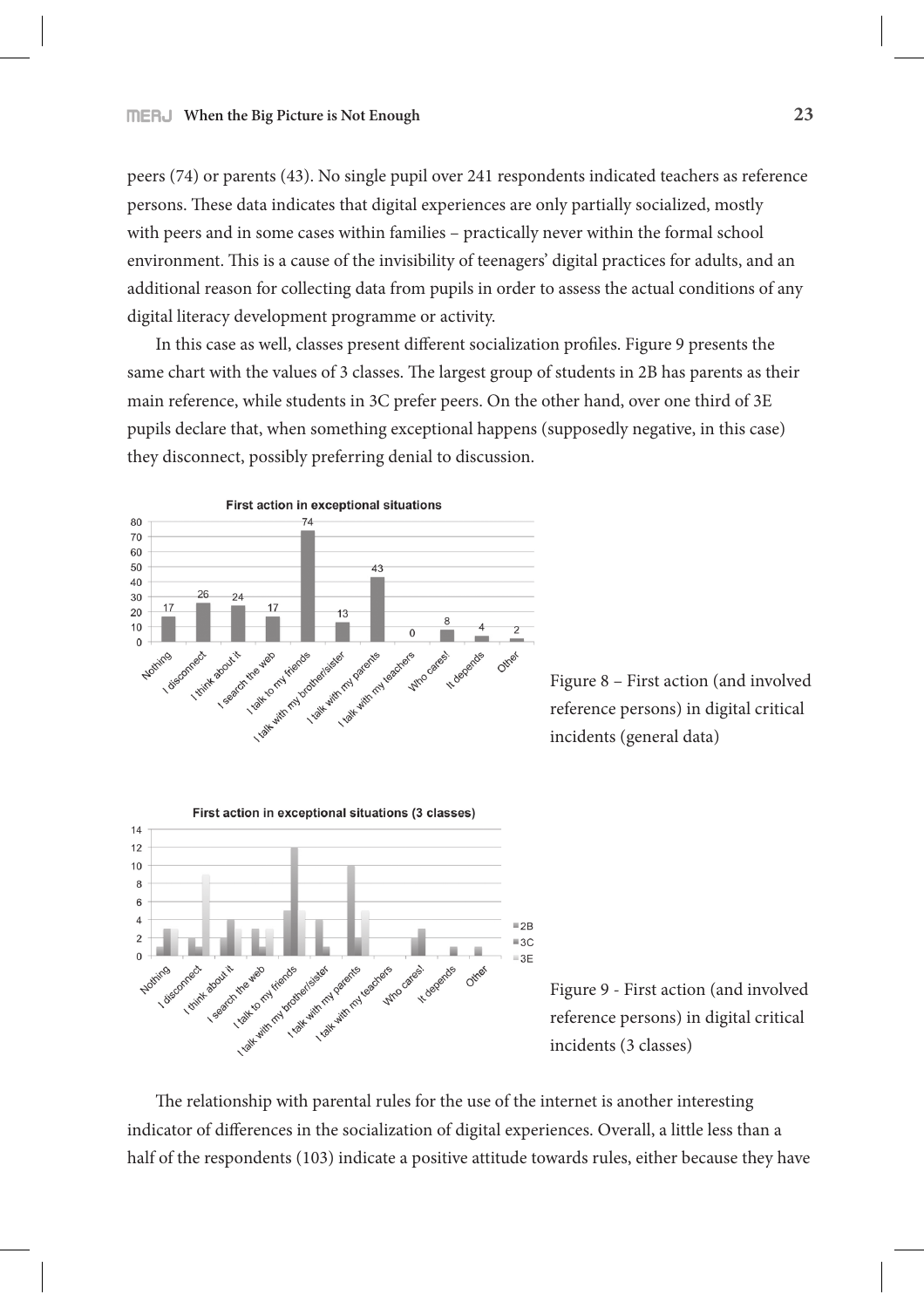them and they find them useful, or because they do not have them but would prefer to. Others  $(114)$  enjoy not having rules, or have rules that they do not find useful.

This also varies considerably across classes (Figure 9): in 3B 26 pupils over 29 indicate that they prefer having no rules; on the contrary, in 2B 21 over 31 enjoy having rules or would like to receive them. Of course, such differences describe two very different social settings, which would require a different approach to online risks and safety.

### **!e meaning of digital experience**

The third section of the survey asked pupils to describe one positive and one negative online personal experience, called here *digital critical incidents*. The answers' short texts underwent three waves of classification following a grounded theory approach, and were finally clustered in two levels:

- 1. On the first level, each critical incident was tagged by reference domain (Table 2), where each incident could reference to only one domain. Reference domains are the same both for positive and negative experience, namely:
	- a. Leisure: the experience refers to free time, including hobbies, sports, learning for pleasure, etc. (e.g. 'When I read anime online…')
	- b. School: the experience refers to formal schooling (e.g. 'I use the online translator for homework')
	- c. Relationships: the experience refers to friends, relatives, parents or other social relationships ('I can talk to my relatives abroad')
	- d. Generic: the experience is generic and does not reference any specific context (e.g. 'when I search information…' or 'When the computer crashes…')
- 2. On the second level, each critical incident was classified by content topic, where each incident could address one or two topics. Topic descriptors are different between positive (Table 3) and negative experiences (Table 4).

Table 2 – Domains for positive and negative critical incidents. '[NONE]' indicates that pupils declared not to recall any positive or negative experience. 'EMPTY' indicates no response was provided.

| Domain               | Positive experiences | Negative experiences |
|----------------------|----------------------|----------------------|
| LEISURE              | 83                   | 50                   |
| <b>SCHOOL</b>        | 48                   |                      |
| <b>RELATIONSHIPS</b> |                      | 49                   |
| <b>GENERIC</b>       | 44                   |                      |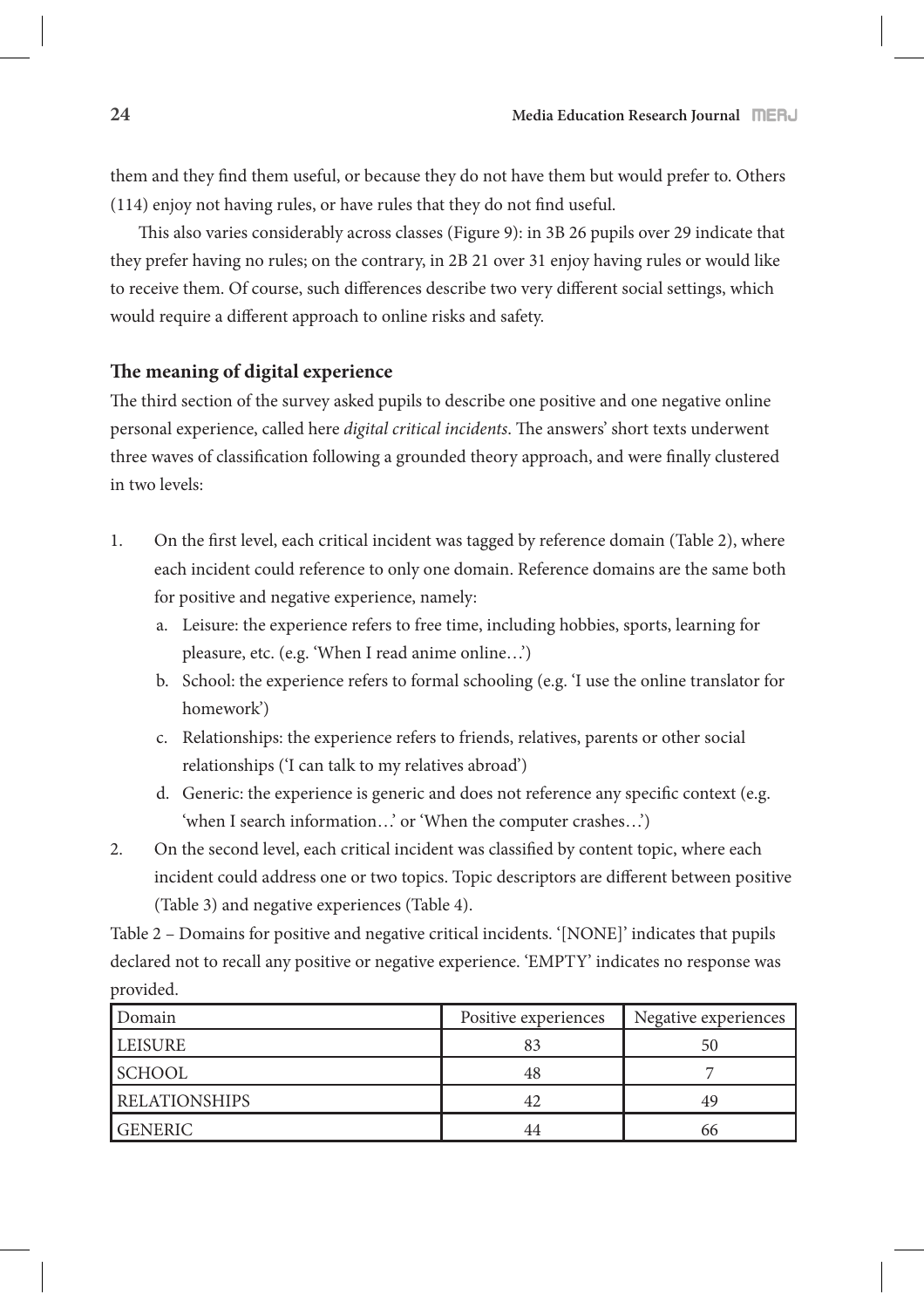# **When the Big Picture is Not Enough 25**

| <b>TOTAL</b> | 217 | 172         |
|--------------|-----|-------------|
| <b>EMPTY</b> | د ، |             |
| [NONE]       |     | $4^{\circ}$ |

Table 3 – Topic descriptors for positive critical incidents

| Topic                      | Freq.          | $\%$  |
|----------------------------|----------------|-------|
| <b>SCHOOL LEARNING</b>     | 14             | 4%    |
| <b>INFORMATION</b>         | 69             | 22%   |
| <b>SPORT</b>               | 14             | 4%    |
| <b>VIDEO</b>               | 25             | 8%    |
| <b>FILM</b>                | 11             | 3%    |
| <b>MUSIC</b>               | 21             | 7%    |
| <b>EBOOK</b>               | $\mathbf{1}$   | $0\%$ |
| <b>COMICS</b>              | $\mathbf{1}$   | 0%    |
| YOUTUBE                    | 8              | 3%    |
| <b>WIKIPEDIA</b>           | $\overline{7}$ | 2%    |
| <b>VIDEOGAMES</b>          | 17             | 5%    |
| DIGITAL SKILLS             | $\overline{7}$ | 2%    |
| <b>CREATIVITY</b>          | $\overline{4}$ | 1%    |
| <b>POST</b>                | $\overline{3}$ | 1%    |
| PHOTOGRAPHY                | 9              | 3%    |
| <b>COMMUNICATION</b>       | 38             | 12%   |
| <b>DISTANCE (OVERCOME)</b> | 20             | 6%    |
| <b>MEETING PEOPLE</b>      | 10             | 3%    |
| <b>SAVING MONEY</b>        | $\overline{3}$ | 1%    |
| <b>TRANSLATIONS</b>        | 14             | 4%    |
| <b>MAPS</b>                | $\overline{2}$ | 1%    |
| <b>DEVICES</b>             | 3              | 1%    |
| <b>SHOPPING</b>            | $\overline{4}$ | 1%    |
| <b>CIVIC ENGAGEMENT</b>    | $\mathbf{1}$   | $0\%$ |
| [NOTHING]                  | 9              | 3%    |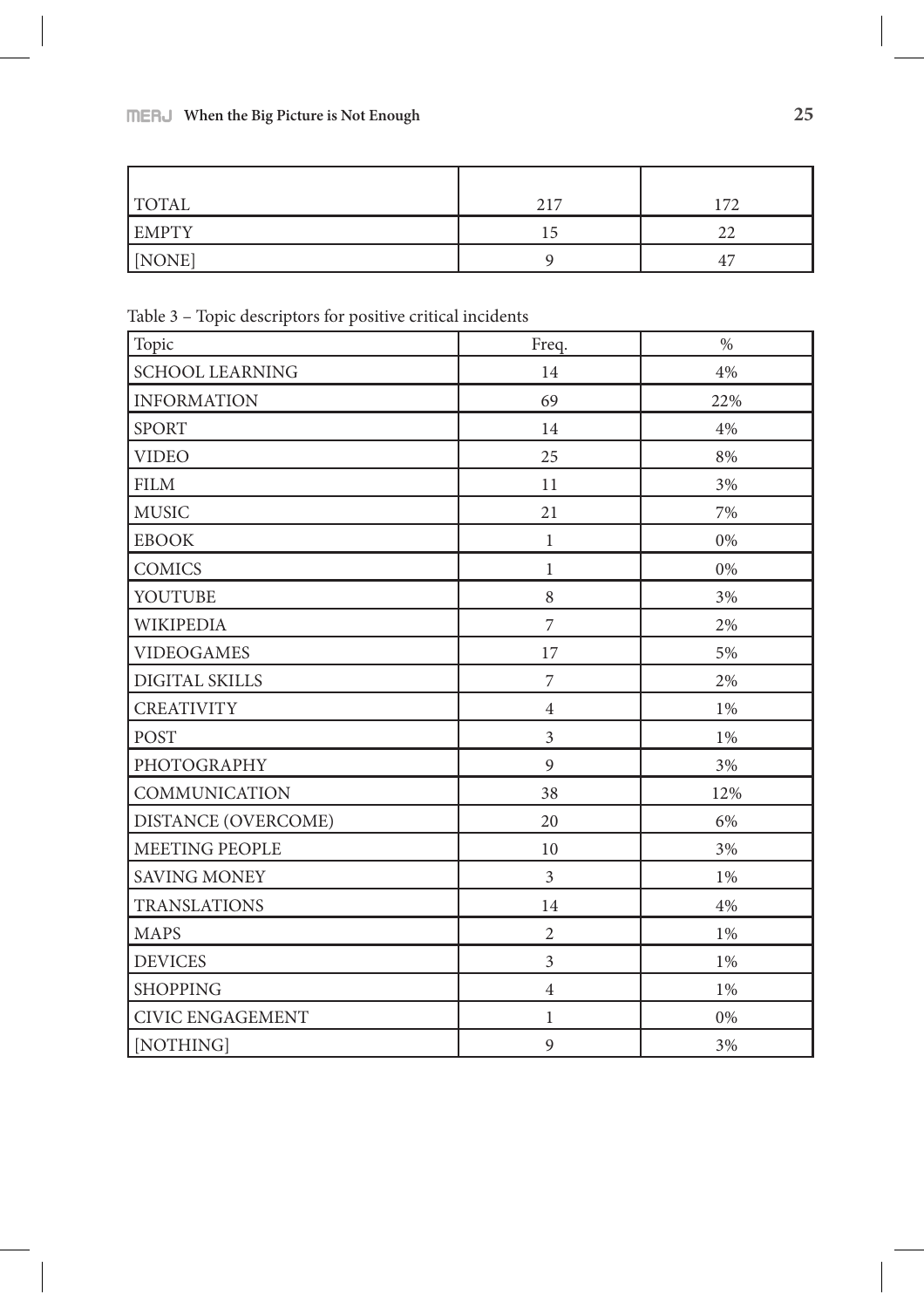| Topic                                       | Freq           | $\%$ |
|---------------------------------------------|----------------|------|
| <b>CRASH</b>                                | 36             | 15%  |
| <b>VIRUS</b>                                | 23             | 9%   |
| <b>ADDICTION</b>                            | 11             | 4%   |
| <b>FAILURE</b>                              | 5              | 2%   |
| PORNOGRAPHY/INAPPROPRIATE<br><b>CONTENT</b> | 46             | 19%  |
| <b>UNKNOWN</b>                              | 12             | 5%   |
| <b>INSULTS/THREATS</b>                      | 23             | 9%   |
| FRAUD (IN SHOPPING)                         | 9              | 4%   |
| <b>BAD COMMUNICATION</b>                    | 11             | 4%   |
| <b>SHAME</b>                                | 5              | 2%   |
| <b>BULLYING</b>                             | $\overline{2}$ | 1%   |
| <b>IDENTITY THEFT</b>                       | $\overline{3}$ | 1%   |
| <b>SEXTING</b>                              | $\overline{4}$ | 2%   |
| <b>INFORMATION THEFT</b>                    | $\overline{2}$ | 1%   |
| <b>ARGUING</b>                              | 6              | 2%   |
| <b>WRONG MAPS</b>                           | $\mathbf{1}$   | 0%   |
| DISTANCE (TOO BIG)                          | $\mathbf{1}$   | 0%   |
| <b>HASTE</b>                                | $\mathbf{1}$   | 0%   |
| [NOTHING]                                   | 47             | 19%  |

Table 4 – Topic descriptors for negative critical incidents

The three tables are highly informative. At a first sight, they indicate that pupils more easily recall positive rather than negative experiences: 20% of pupils declare they cannot think of negative experiences – the web is in general experienced more as an opportunity than as a threat. Second, the largest part of positive experiences refer to free time (83 vs. 48 in the school domain). Positive experiences mostly refer to finding useful information and videos, or communicating with distant relatives or friends. This indicates that schools are offering too few opportunities for a positive encounter with technology.

On the other hand, most negative experiences are generic, i.e., do not refer to a specific context and can happen in any situation. The school context is very seldom mentioned here, indicating that, at any rate, schools offer a safe environment. Many negative critical incidents refer to technological issues (device failures like crashes or viruses, with the consequent disappointment or stress). Another large part refers to undesired contact with pornography or inappropriate content (mainly gore), and to insults, threats, arguing and bad communication.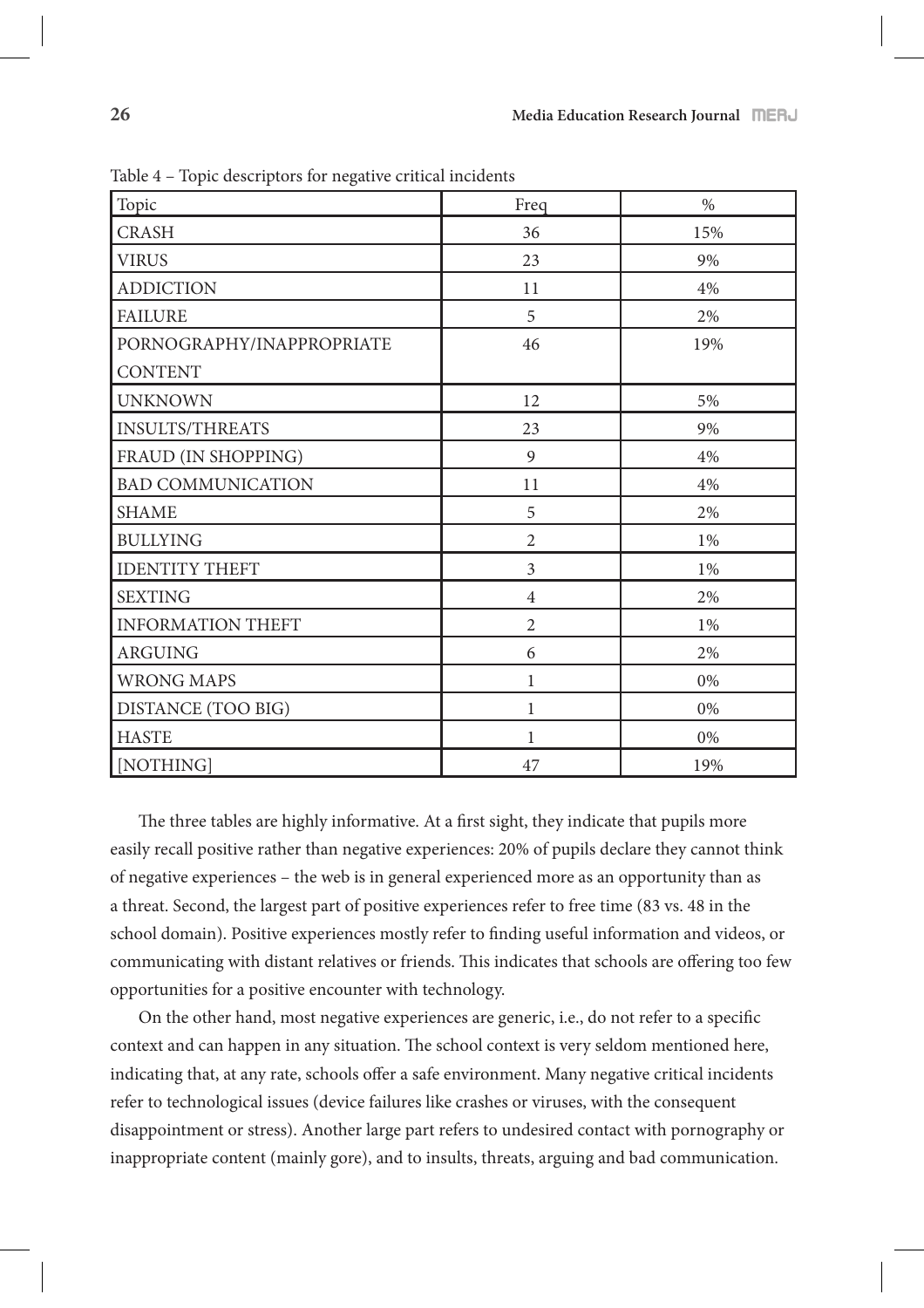Technology addiction is also mentioned as a personal risk.

I believe that data about critical incidents is most useful when it comes to address a class and propose digital competences activities, as they provide a relevant common ground on which the discussion can start, activating meaningful prior experiences and addressing felt issues. For example, if leisure is the main reference domain for positive experiences with technology, it can be awkward to start off by emphasizing the importance of digital technologies for learning or for the future profession (a topic that can of course be discussed at a later stage).

Here are as well, the differences across the classes are astonishing. Figure 10 shows the domains for positive critical incidents in three classes: following the overall statistics, *leisure* is the main one for 3A, but this is not the case for 3B, where *relationships* has the highest frequency, so that we can consequently expect a more spread use of social media or chats. Unexpectedly – at least for most experts –  $3D$  pupils most often indicated critical incidents either *generic* or related to *school*.

The same differences are to be found in the topics mentioned for positive experience. For example, in class 3E, 17 pupils out of 30 describe experiences related with information search and retrieval, presenting the Internet as a place where you can find answers to questions. The second highest frequency value is for communication. In class 2B, on the contrary, the largest group of critical incidents is about music, video and videogames (15 out of 34), indicating that the internet is used mainly as a repository of (free) multimedia content and entertainment.



Figure 10 - Domains of positive critical incidents, 3 classes

The largest share of negative critical incidents were classified under the 'generic' domain, indicating that such experiences 'happen', and are in most cases not related to specific activities. They include technical failures, network issues, but also encounters with inappropriate content and unknown people. Class differences are again striking - and even more relevant as declared negative incidents express felt open issues and identify potential learning readiness.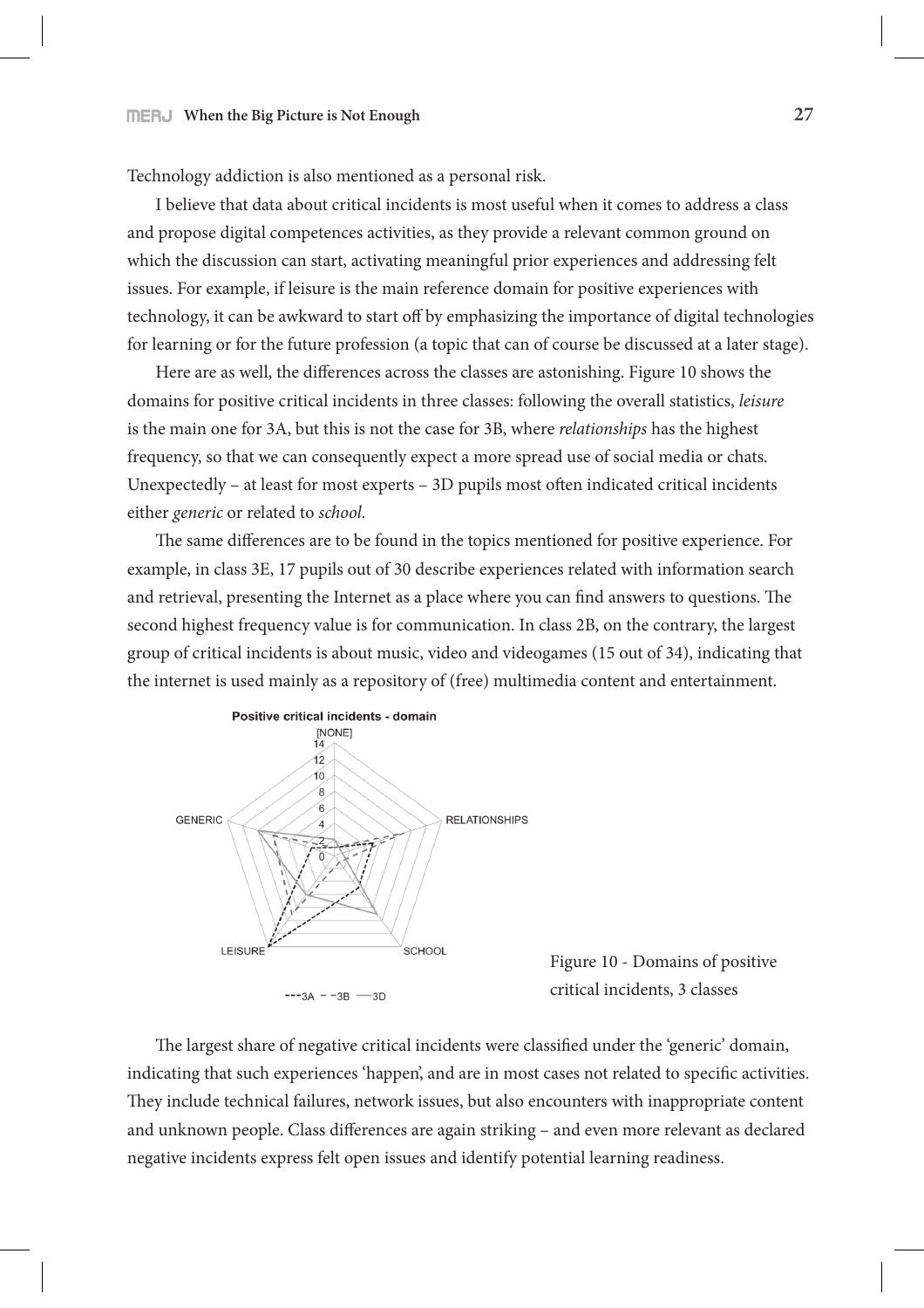Figure 11 illustrates such differences: the big issue in 2A is relationships over the web, and in fact the main issue for pupils in this class was balancing their online and offline social life, including the management of 'flamed up' situations and online arguments in WhatsApp groups. For teachers dealing with digital competences development, the correct assessment of this issue can provide a crucial element for an effective frame of the learning activities and for motivation. On the other hand, pupils in 3E mentioned several negative critical incidents related to entertainment situations – mainly inappropriate content or intrusion of strangers in open chats, or simply waste of time.



Figure 11 – Domains for negative critical incidents, 3 classes

The analysis of topics for negative experiences also provides interesting insights. Overall 'pornography and inappropriate content' is the most mentioned topic (19%), followed by crashes (15%) and viruses (10%), which generate anxiety for remaining disconnected. At class level, we find that in 2A, for example, pornography is the key negative issue for one third (10/30) pupils – making it a major issue in the class. Any serious programme on digital media should tackle this issue in that class. On the contrary, pupils in 3C, despite being one year older, do not describe many negative incidents, and only 2 indicate pornography as a source of distress. Implementing the same programme in this class as in 2A would possibly generate more distress than relief. In 3F, we find a still different situation: pornography is mentioned by one third of the class, but computer crashes as well. These pupils will likely be interested in learning to mastering a technology which seems 'fragile', and we can assume that proposing technology literacy as a first step would engage them.

### **Conclusions**

Broad statistical studies with accurate sampling provide extremely useful insights on the evolution of our relationship with digital technologies. The PISA/OCSE and ICILS reports,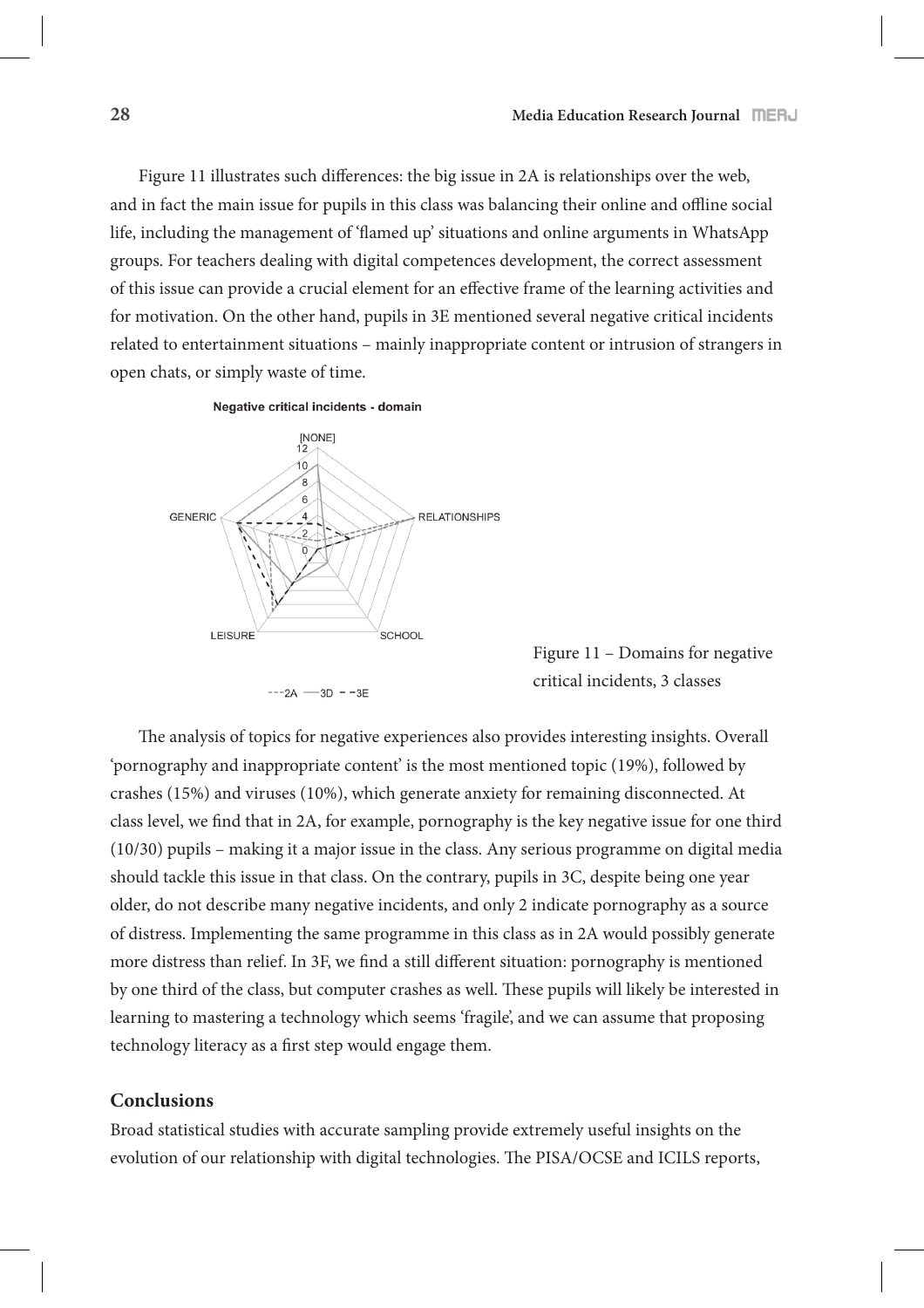### **When the Big Picture is Not Enough 29**

as well as national and regional ones, are a valuable source for policy makers, companies and academics, as they provide an accurate and reliable 'big picture'.

For teachers and educators, whose challenge is engaging with a specific group of young learners, such big picture can only be the background against which they have to find out the distinctive traits of their group or class. The data presented in this paper provides evidence that individual classes from the same school and social group can present relevant differences in terms of device use, connection habits, online practices and experiences. They differ both in their behaviour and in the meaning they attach to it, and in the degree of homogeneity inside the group as well.

When it comes to implementing a specific intervention related to digital media and technologies, we cannot assume that the class or group we meet would just fit into the general scheme: we cannot think of standard classes and standard issues. Some classes have specific felt issues that should be addressed, some have none or not yet; some have clear topics which would favour engagement, others are heterogeneous and will require differentiation. The examples discussed throughout the article provide suggestions about what data is relevant for tracing a portrait of a class' digital experience, and I hope the survey instrument presented in Appendix 1 can provide some inspiration.

Such a claim might seem a consequent conclusion of the long-standing dialogue or debate between quantitative research and action research in education (cf. Thomson, 2015), and its implications might seem trivial. Of course, gathering data to make a digital profile of a class would be the first step in any action-research project design. Also, this is indicated as a good practice for any teaching, and a key assumption for sound instructional design (Smith & Ragan, 1999; Morrison, Ross & Kemp, 2004). In a less structured form, it happens almost naturally for experienced teachers, who conduct continuous observation of their pupils. Nonetheless, this is not often the case for digital literacy education, for at least three reasons: (a) in many cases the digital behaviours of pupils are invisible to teachers, because they mostly happen out of school and are not usually shared with adults; (b) in some countries, digital competences are not taught by a subject matter specialist, so that observation itself can be a challenge; and (c) external experts who collaborate with teachers in digital competences development might not have the opportunity to see the class in advance or collect data. Some ideas about useful data to collect are provided in Appendix 1, at the end of this article.

I hope that this article provides a contribution towards a more accurate learner analysis, complementing and building upon the figures that broad statistical studies provide, in order to design and deliver more effective digital literacy education to young people.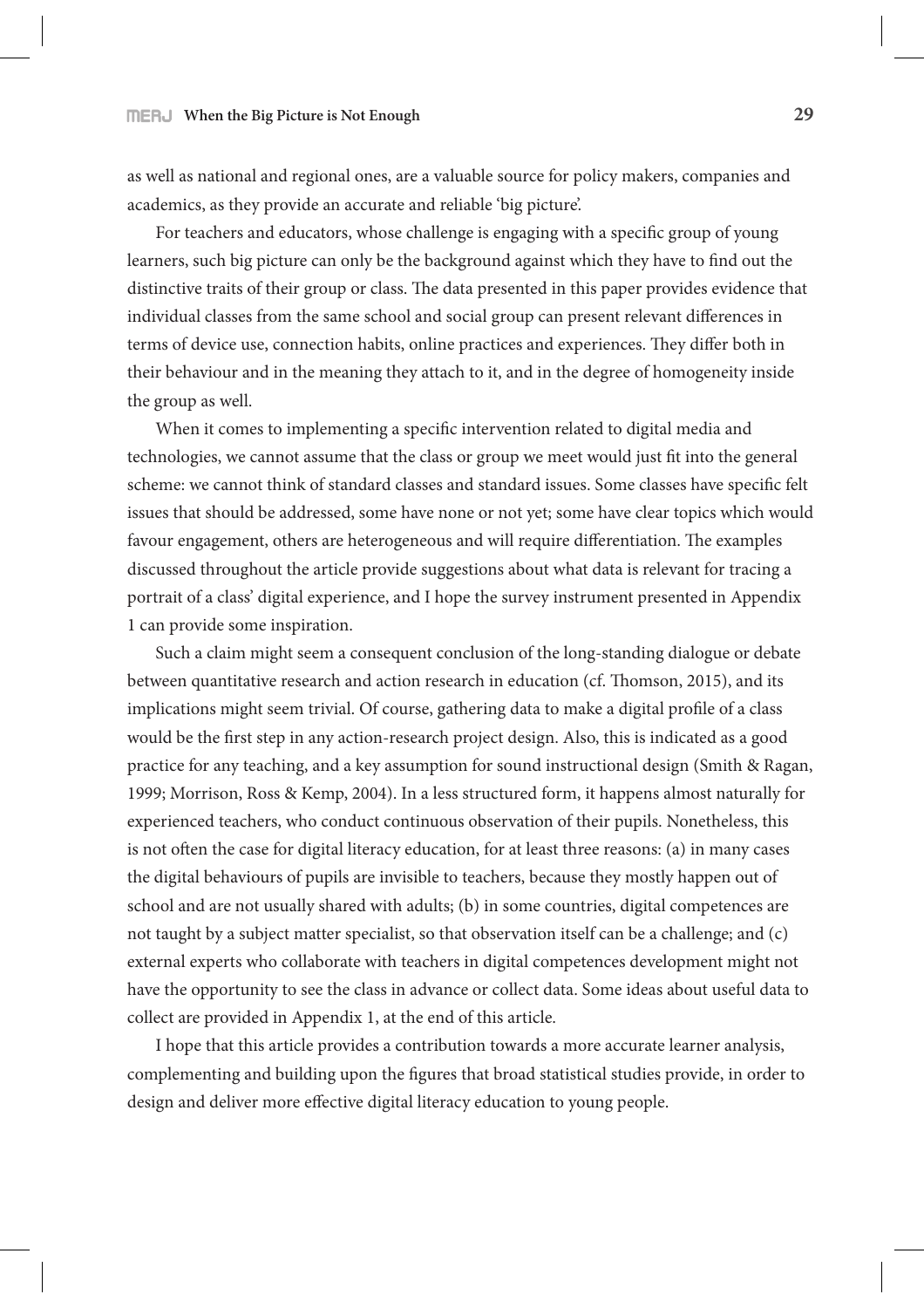#### **References**

- ASPI (no date). *E-www@i!* Web page. Retrieved on May 7th, 2019 from https://www2.aspi.ch/ attivita/e-wwwai/
- CENSIS, 2015. *12° Rapporto Censis-Ucsi sulla comunicazione*. Roma: CENSIS.
- Decnaeck, S., 1998. *Les Enfants et la television. Resultats et tendances de la recherche*. Geneve: Service de la recherche en éducation, Département de l'instruction publique, Republique et Canton de Genève.
- DECS, 2015. *La scuola che verrà*. Bellinzona: Dipartimento dell'Educazione, della Cultura e dello Sport.
- Desmond, R. J., Singer, J. L., & Singer, D. G., 1990. 'Family mediation: Parental communication patterns and the influence of television on children'. In: J. Bryant, ed, *Television and the American family*, Hillsdale, NJ: Lawrence Erlbaum, 293-310.
- Desmond, R. J., Singer, J. L., Singer, D. G., Calam, R., & Colimore, K., 1985. 'Family mediation patterns and television viewing: Young children's use and grasp of the medium'. In: *Human Communication Research*, 11, 461-480.
- Fraillon, J., Ainley, J., Schulz, W., Friedman, T. & Gebhardt, E., 2014. *Preparing for Life in a Digital Age*. Springer Open.
- Greaves, L., Bradley, C., & Holley, D., 2012. 'Learning journeys: exploring approaches to learner digital literacy acquisition'. In: *Enhancing Learning in the Social Sciences*, 4 (2), 1-17.
- Gui, M., 2015. 'Le trasformazioni della disuguaglianza digitale tra gli adolescenti: evidenze da tre indagini nel Nord Italia'. In: *La società contemporanea*, 69, 33-55 [special issue on *Studenti 2.0. La Rete tra riproduzione sociale e disallineamento culturale*].
- Hermida, M., & Signer, S. 2013. *Wie Eltern ihre Kinder im Internet begleiten. Regulierung der*  Internetnutzung durch Eltern. Erstellt im Auftrag des nationalen Programms Jugend und Medien.
- Jones, H., Johnson, P. & Gruszczynska, A., 2012. 'Digital literacy: digital maturity or digital bravery?'. In: *Enhancing Learning in the Social Sciences*, 4 (2), 1-3.
- Kelly, K., & Donohew, L., 1999. 'Media and Primary Socialization Theory'. In: Substance Use & *Misuse*, 34 (7), 1033-1045.
- Mainardi, M., & Zgraggen, L., 2012. *Minori in internet*. Bellinzona: SUPSI.
- MIUR, 2015. *Piano nazionale scuola digitale*. Roma: Ministero dell'Istruzione, dell'Università e della Ricerca.
- Morrison, G. R., Ross, S. M., & Kemp, J. E. 2004. *Designing Effective Instruction*. Wiley/Jossey Bass Education (4th edition).
- OECD, 2015. *Students, Computers and Learning: Making the Connection*. PISA, OECD Publishing.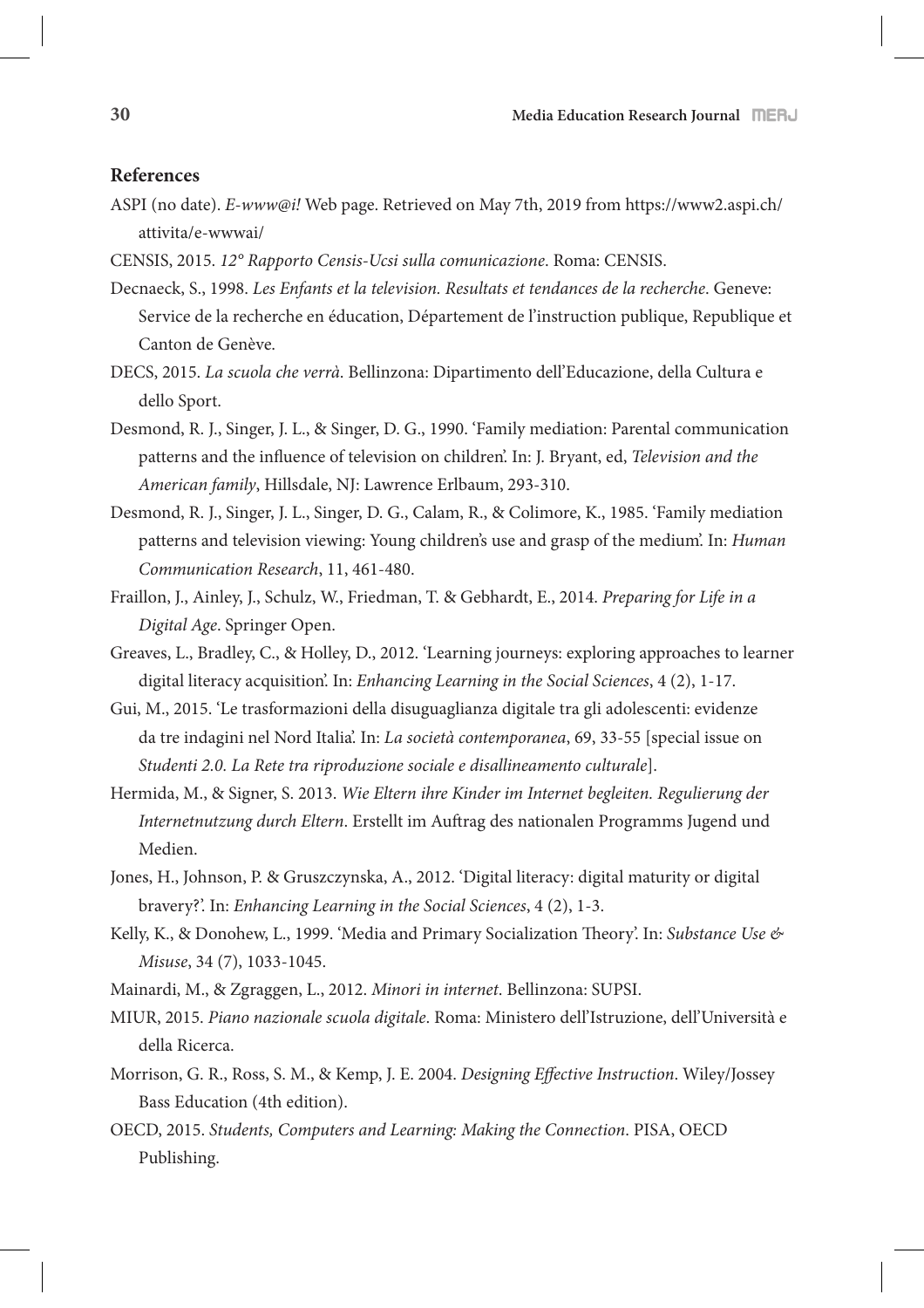- Waller, G., Willemse, I., Genner, S., Suter, L., & Süss, D. 2016. JAMES. *Jugend, Aktivitäten, Medien in der Schweiz*. Zürich: ZHAW.
- Willemse, I., Waller, G., Genner, S., Suter, L., Oppliger, S., Huber A.-L., & Süss, D., 2014. JAMES. *Jugend, Aktivitäten, Medien in der Schweiz*. Zürich: ZHAW.
- Smith, P. L., & Ragan, T. J., 1999. *Instructional Design*. New York: John Wiley & Son (2nd edition).
- Suter, L., Waller, G., Genner, S., Suter, L., Oppliger, S., Willemse, I., Schwarz B., & Süss, D., 2015. *MIKE. Medien, Interaktion, Kinder, Eltern*. Zürich: ZHAW.

Tarozzi, M., 2008. *Cos'è la Grounded* #*eory*. Carocci, Roma.

Thomson, P., 2015. 'Action research with/against impact'. In: *Educational Action Research*, 23 (3), 309-311 (editorial).

#### **Appendix 1. Survey**

You are Male / Female SECTION 1 How often do you use the internet? Never / Once a month / Once a week / (one answer only) 2-3 times a week / Every day How much time do you spend online Less than 1 hour / 1-2 hours / 3-5 hours / every day on average? 6-8 hours / 9 hours or more (one answer only) Usually I go online with Smartphone / Tablet / Laptop computer / (multiple answers possible) Desktop computer / Console / Other (iPod, etc.) I use the internet for... Playing videogames (multiple answers possible) Messaging Posting on social media Reading the news Looking for information Learning new things Discussing on forums Watching videos Reading and writing emails Listening to music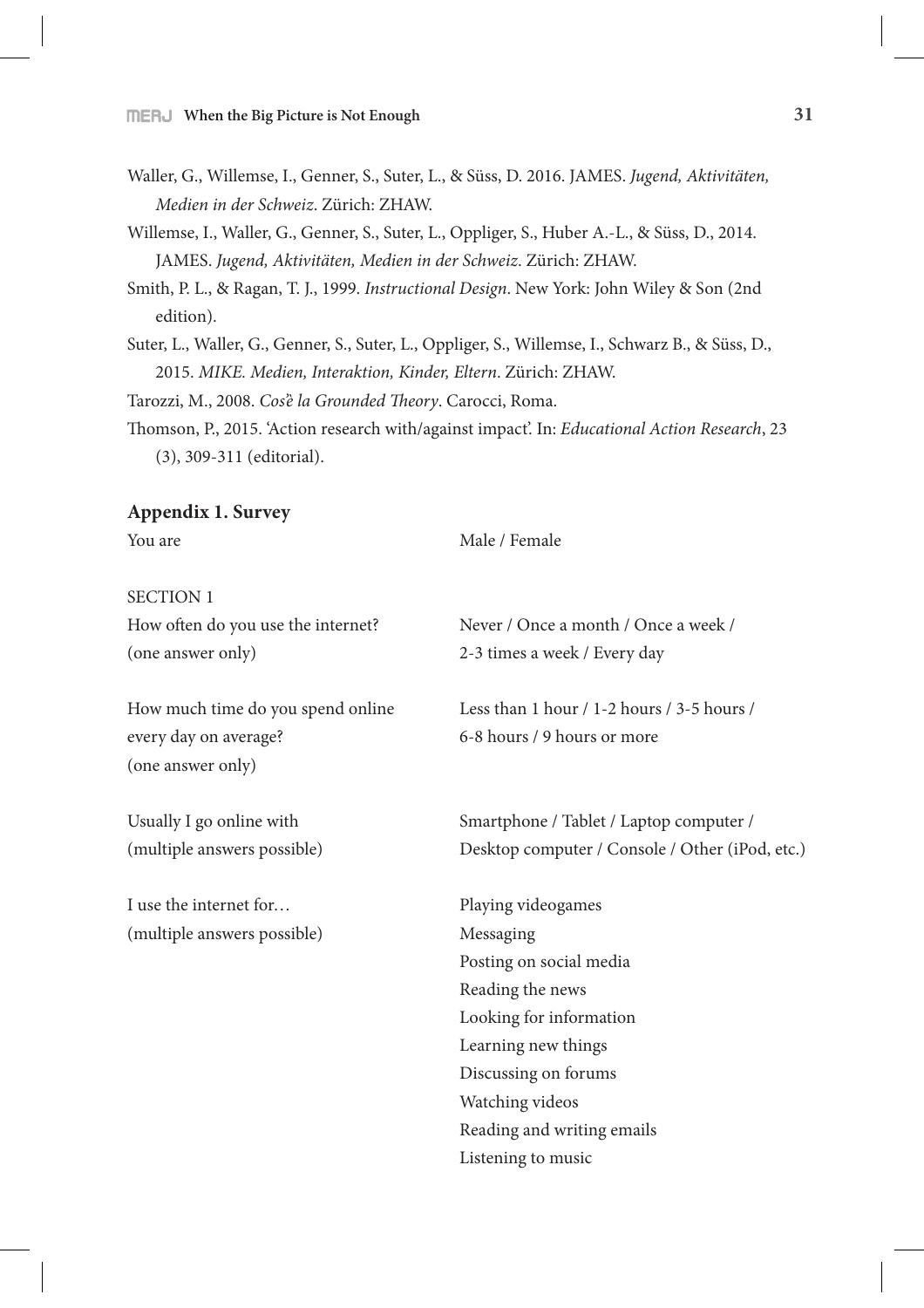# Shopping Other

What are the websites, apps, games or services [open] that you use most often?

## **SECTION 2**

| When I go online, I am usually         | Physically alone, and I browse on my own    |
|----------------------------------------|---------------------------------------------|
| (one answer only)                      | Physically alone, but connected with others |
|                                        | With friends                                |
|                                        | With my parents or other adults             |
| When something good or bad happens     | Nothing                                     |
| online, the first thing I do is        | I disconnect                                |
| (one answer only)                      | I think about it                            |
|                                        | I search the web                            |
|                                        | I talk to my friends                        |
|                                        | I talk with my brother/sister               |
|                                        | I talk with my parents                      |
|                                        | I talk with my teachers                     |
|                                        | Who cares!                                  |
|                                        | It depends                                  |
|                                        | Other                                       |
| Do your parents give you rules about   | Yes, and I appreciate it                    |
| the internet and digital technologies? | Yes, but I would prefer they don't          |
| (one answer only)                      | No, but I would like them to do so          |
|                                        | No, and I'm fine with it                    |

### **SECTION 3**

Describe one positive experience you had online [open]

Describe one negative experience you had online [open]